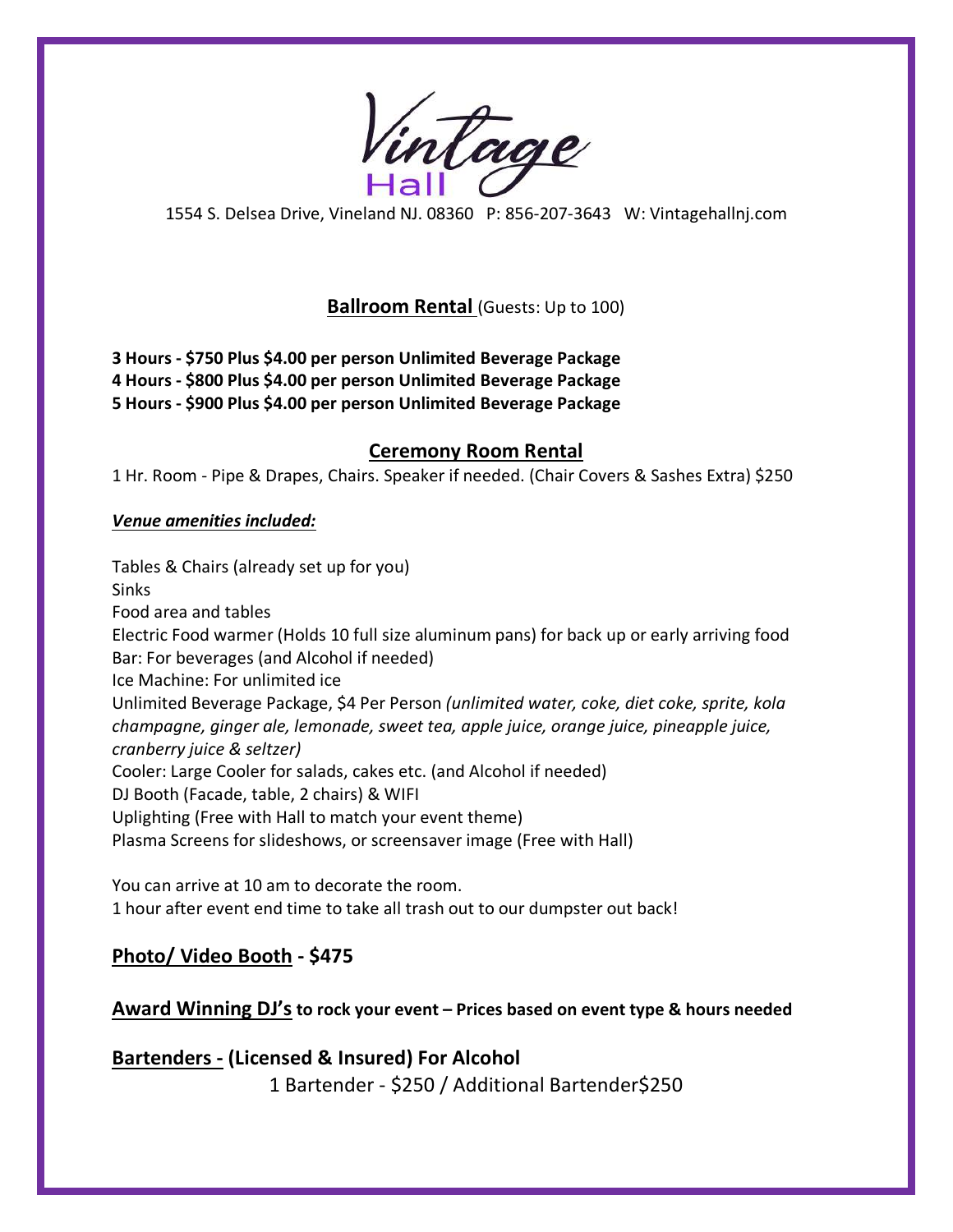Vintage

1554 S. Delsea Drive, Vineland NJ. 08360 P: 856-207-3643 W: Vintagehallnj.com

# **Optional Decor Package**

#### **We can provide you with decor in your chosen colors:**

- Table Linens \$15 per table
- Table Runners \$14 (Polyester)
- Napkins Folded (.75 Per Person)
- Chargers (Black, White, Gold or Clear) \$2 Per Person
- Food & Desert Table Linens (6 included in quote) \$90
- Chaffing racks, steam pans, sterno fuel & serving utensils for food, if needed. \$100
- Head Table Layered Pipe & Drape Backdrop \$150

### **Upgraded Decor Options**

- Overlays (Custom)
- Custom chargers / Napkin Rings
- Table Numbers
- Tableware (forks plates cups paper napkins etc.) plastic
- Chair covers & sashes if needed \$4 per chair
- Throne Chair (Singles or Doubles) \$100 each single/ \$150 double
- Gift Card box
- Balloons (\$250 and up depending on design)

## **Hall Rental Policy**

Dates aren't reserved until the deposit is made. We do provide you with a contract so everything is in writing.

Final payment Must be paid no later than 30 days prior to event date.

\$500 cash security deposit is due the week of the party when we confirm your guest count and room colors.

We will clean & put away tables and chairs, so you don't have to. Your job is to have a great time!

Once trash is taken out and guests have left, we return your cash security deposit.

Deposits and payments are Non-Refundable, unless the city or state shuts down.

### **Professionals we've worked with**